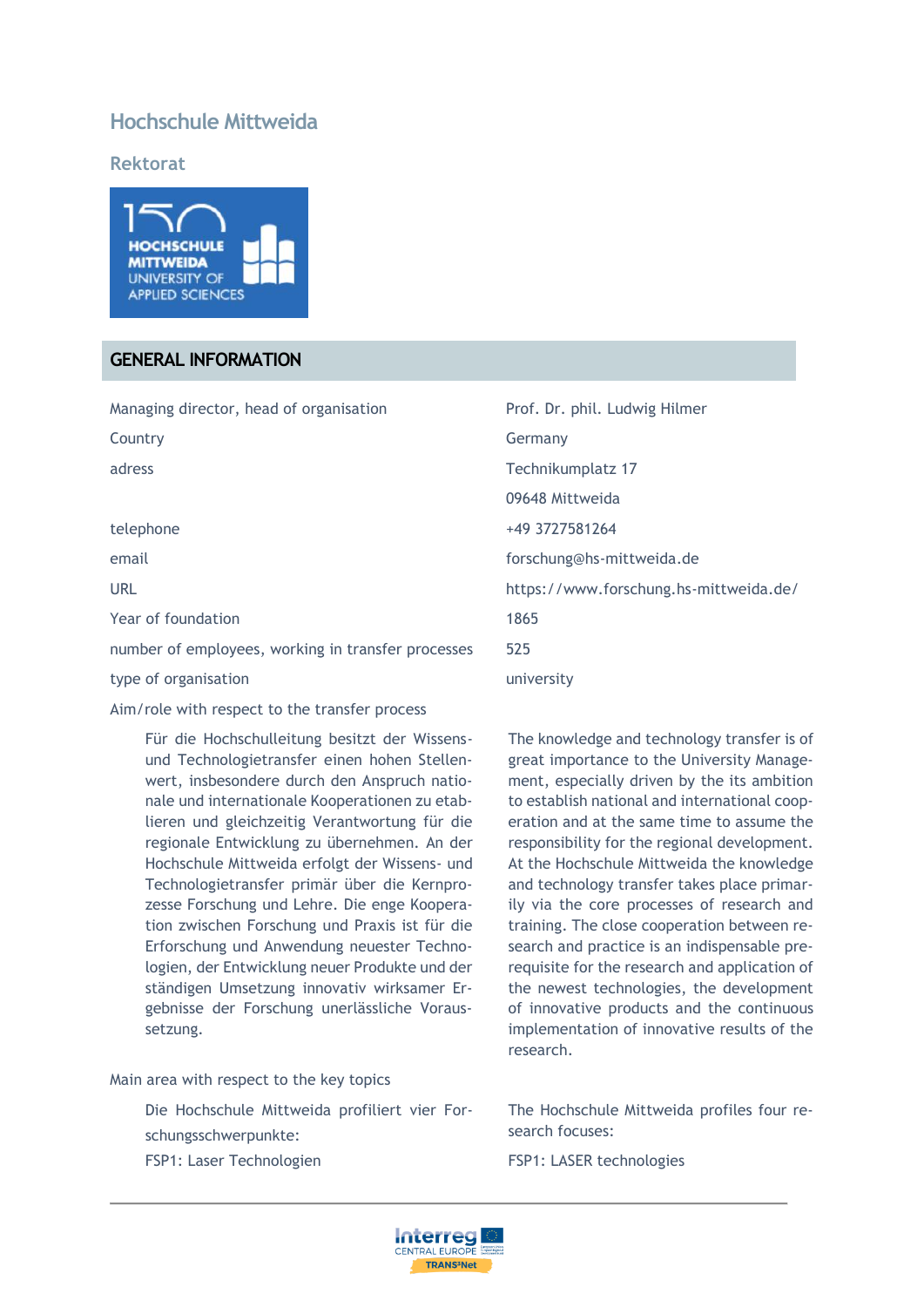FSP2: Produkt- und Prozessentwicklung FSP3: Digitalisierung in Wirtschaft und Gesellschaft

FSP4: Angewandte Informatik (Big Data, Bioinformatik, Digitale Forensik)

main contact person for transfer Matthias Baumgart

FSP2: Product and process development FSP3: Digitisation in business and society

FSP4: applied computer science (Big Data, bio informatics, digital forensics)

telephone +49 3727 581264

email baumgart@hs-mittweida.de

# **OFFERED SERVICES**

**services in terms of the identification and description of innovative and economically applicable ideas**

- identification of current research results in research institutions, universities (e.g. using technology scouting)
- foster scientists in the description of the exploitable idea, focussed on its application in enterprises
- technology assessment according to technical, legal and economical aspects, such as technology maturity level, patentability, standard conformity, necessary licensing procedures)
- determination of the potential technology users' (licensees) needs and requirements

# **services in terms of the dissemination of innovative and economically applicable ideas**

# *publish and disseminate*

- portfolio of patents: own patents and patents of research institutions, universities: on demand (spezific)
- user-oriented descriptions of the idea (technology), (such as technology offers and technology files): on demand (spezific)

# *publication modes and media*

- various print media
- data-bases, online platforms, websites introducing innovative ideas
- brokerage events (events bringing together developers and potential users)/ meetings introducing economically applicable research results
- demonstrators

# **services to bring together parties that could be relevant for the application of new ideas and technologies**

implementation of visits in research institutes or enterprises: not standardised

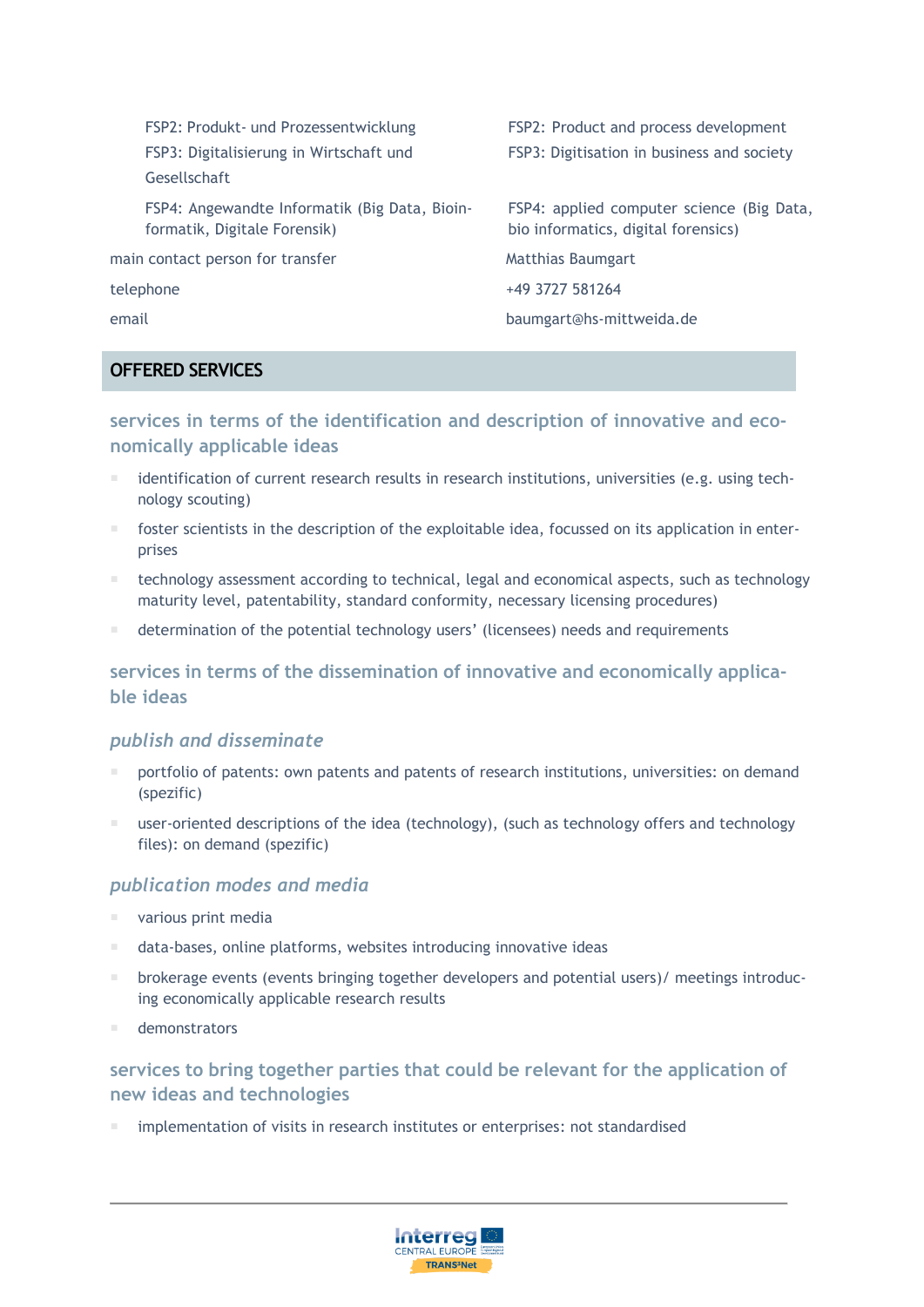- implementation of meetings, workshops, conferences (e.g. for initiating and intensifying contacts between science and business, for discussing detail information about innovative ideas and technologies): not standardised
- sub-sequential evaluation of discussions between technology suppliers (similar to licensers) and technology users (similar to licensees), such as finding out whether the partners can go on discussing the technology/ results independently or need additional support: not standardised
- organisation of topic-specific workshops, fairs or similar activities in order to foster special ideas: not standardised
- initiating and presenting/ moderating bilateral and subject-specific discussions held by technology suppliers and potential users

#### **services in terms of the preparation of economic exploitation of an (innovative and economically applicable) idea/ technology**

- contract research (e.g. initiating, bringing together the potentially exchanging parties, project management): standardised
- research cooperation: standardised
- consulting on technical issues in order to support the final implementation of new technologies or processes in enterprises: (e.g. support for adapting new technologies to the existing equipment in the company): not standardised
- consulting to find out and make use of the resources required for the final implementation of new technologies or processes in enterprises (e.g. support in scouting out and canvassing of funding options for the implementation of new technologies in a company, support in the management of licensing procedures)
- spin-off creation by your organisation

# **services of the economic exploitation of innovative and economically applicable ideas**

- supporting patent exploitation/ licensing (e.g. patent search; market analysis, foundation consulting): involvement of patent agent and start-up network, e.g. SAXEED
- supporting implementation of spin-offs based on innovative ideas/ technologies

#### **services in terms of collective advancement of innovative and economically applicable ideas resp. research fields**

- establishment of institutional structures for the cooperation between science and economy (e.g. endowed chairs, joint research institutions as a kind of public private partnership, associated institutes closely connected with universities): endowed professorships, institutes and common research institutions
- $\blacksquare$  initiation and implementation of tools that do not follow an institutional structure (networks, discussion groups, alliances, clusters)
- support to the establishment of students' projects and looking after the students' work in the form of preliminary studies aimed at: the preparation of the implementation of innovative ideas/ new technologies in enterprises; the application of scientific results to tackle with practical problems in enterprises; the detection of deficits and bottlenecks that could make the application of new ideas and technologies in the enterprises difficult